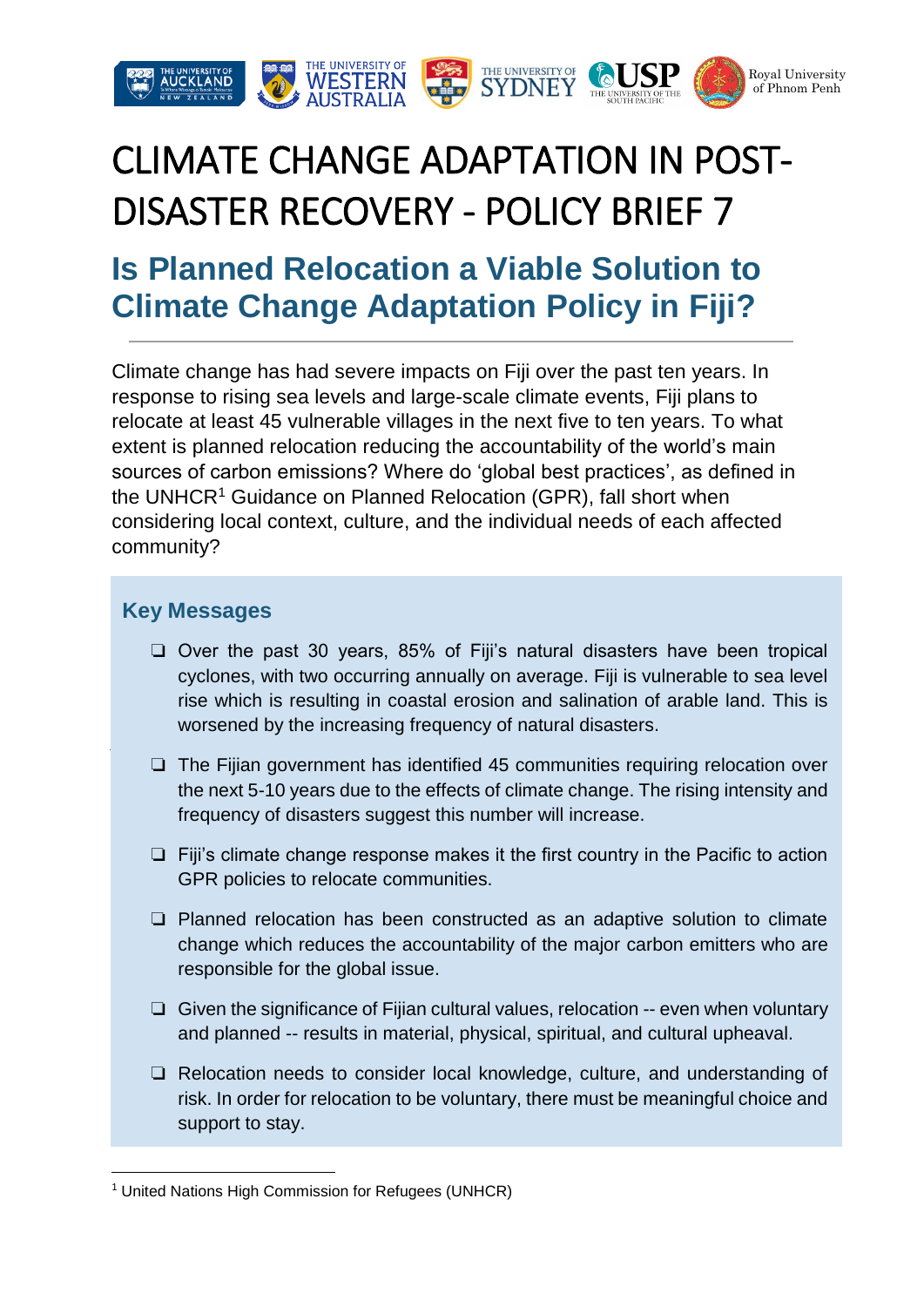## **CONTEXT**

In recent years, climate change induced displacement has become an increasingly prominent issue worldwide. Migration as a response to sudden-onset disasters as well as slow-onset environmental degradation is expected to place pressure on income sources, food security, and government-run social services. For these reasons, planning for the facilitation of relocation and development of adaptation strategies is being encouraged at a global level to accommodate climate change rather than challenge it.



*Figure 1. A church destroyed by 2016 Cyclone Winston demonstrates the increasing severity of disaster events in Fiji* (Photo: A. Neef)

As a small island nation, Fiji is particularly vulnerable to the effects of climate change. Consequences include sea-level rise and large-scale climatic events including tropical cyclones which lead to coastal erosion and salination of arable land. A report released by the Fiji Meteorological Service in 2011 recognised that there have been several significant changes in the nation's climate. Over the past 30 years, 85% of Fiji's disasters have primarily been tropical cyclones, with two occurring annually on average. These climatic shifts reveal that the combination of changes in weather

patterns alongside sea level rise will increase the impact and intensity of coastal flooding, storm surges, and cyclones.

In early 2016, category 5 Tropical Cyclone Winston hit Fiji. It was the most severe tropical cyclone recorded to have made landfall in Fiji. The effects were catastrophic with over 40,000 people requiring urgent assistance and widespread negative impacts on livelihood sources. The damage resulting from recent tropical cyclones exemplifies the significance of aforementioned climatic changes in Fiji and indicates the requirement for urgent action.

Given its high-risk status, Fiji has contributed a significant and highly relevant response to the current global conversation on planned relocation and climate change adaptation strategies. The Fijian government has conducted risk assessments and analysed the vulnerability of its communities to climate-related land degradation, releasing media statements that 45 communities in Fiji are anticipated to require relocation over the next 5- 10 years. This relocation is largely expected to occur internally with a significant rural to urban flow placing pressure on infrastructure and resources in more densely populated regions.

Climate change disproportionately affects the vulnerable. Those living in low-lying areas and have been otherwise marginalised face the highest risks of cultural and physical loss. In Fiji, there is a fear held by many people that by relocating, even to a potentially safer area, they are severing cultural and ancestral ties. While relocation may capitalise on the seafaring,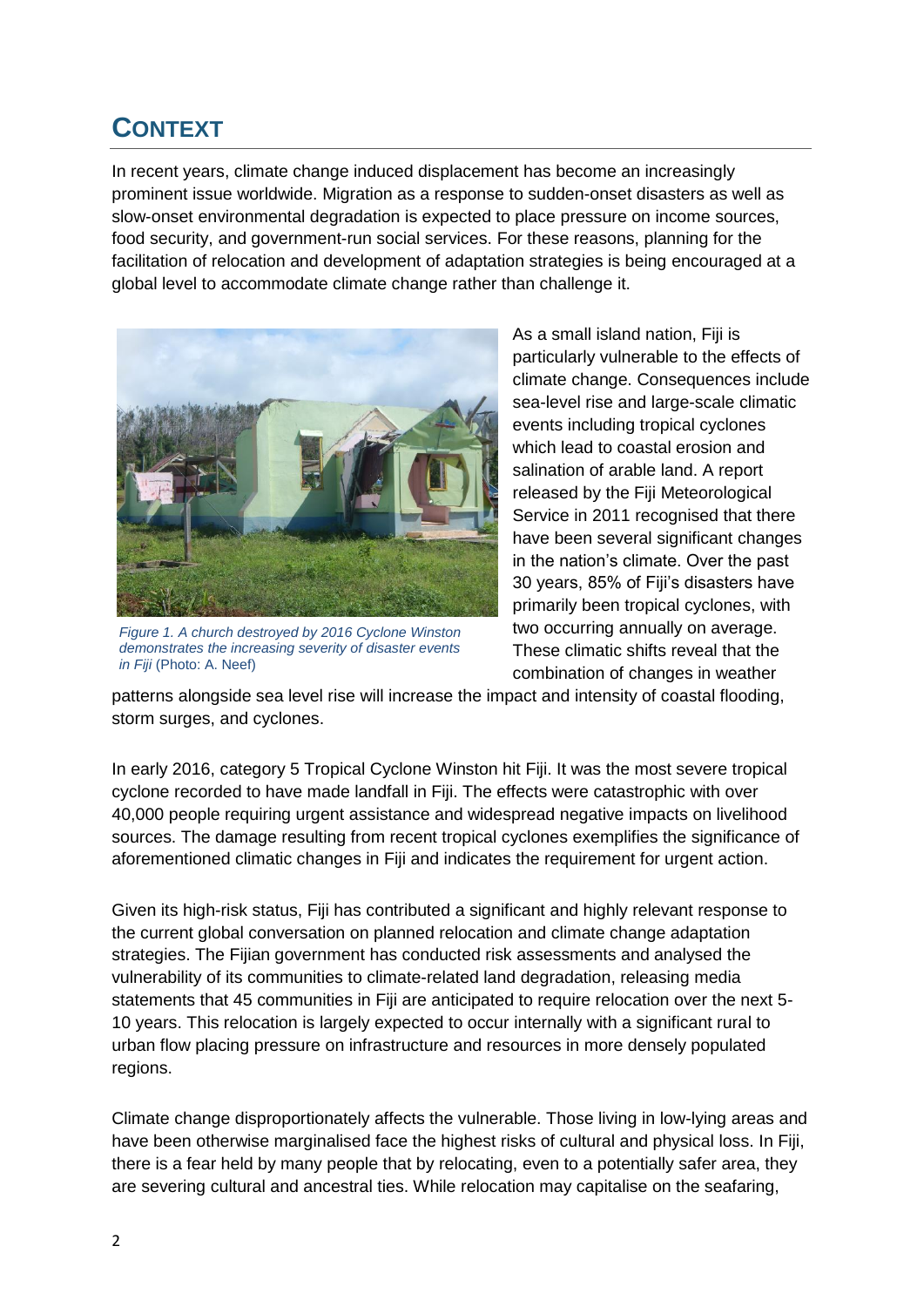adventurous ways of their ancestors, relocation affects people's connection to the land (referred to as *vanua<sup>2</sup>* ) and their culture.

#### **Box 1: Key Context**

- $\rightarrow$  45 villages anticipated to warrant planned relocation in the next 5-10 years.
- ➔ An estimated 676 villages will be affected by climate change.
- $\rightarrow$  80% of Fijian land is under customary ownership.
- $\rightarrow$  Indo-Fijians make up about 40% of the Fijian population.

Additionally, there are other groups to take into consideration, such as Fijians of Indian descent who make up about 40 percent of Fiji's population. When their ancestors were brought over from India between 1879-1884 as indentured workers, they were prohibited from purchasing land which was reserved for indigenous iTaukei<sup>3</sup> ownership. Hence, much land occupied by Fijians of Indian origin is leased. There are currently no clear plans for the relocation of Fijian communities of Indian descent. Government relocation support is reserved for iTaukei communities despite the fact that these groups are equally vulnerable to the consequences of climate change.

## **GUIDANCE ON PLANNED RELOCATION (GPR): "GLOBAL BEST PRACTICES"**

Relocation (as defined in Box 2) has become a form of adaptation to and a method of protection against climate change. In 2015, the UNHCR published the GPR to assist nations to facilitate climate-induced relocation associated and encourage resilience in communities.

#### **Box 2: GPR Definition of Planned Relocation**

A planned process in which persons or groups of persons move or are assisted to move away from their homes or places of temporary residence, are settled in a new location, and provided with the conditions for rebuilding their lives. Planned relocation is carried out under the authority of the State, takes place within national borders, and is undertaken to protect people from risks and impacts related to disasters and environmental change, including the effects of climate change. Such planned relocation may be carried out at the individual, household, and/or community levels.

The GPR sought to establish a consensus regarding the planning and implementation of community relocations. In summary, the guideline stresses that risk should be measured, timing should be considered, and affected groups should be consulted thoroughly and empowered to participate in the decision-making process.

 $\overline{a}$ 

 $<sup>2</sup>$  Vanua can be understood as the foundation of Fijian identity and values. It is a strong connection</sup> between people and their environment which can be seen as an extension of themselves.

<sup>&</sup>lt;sup>3</sup> Indigenous Fijian population.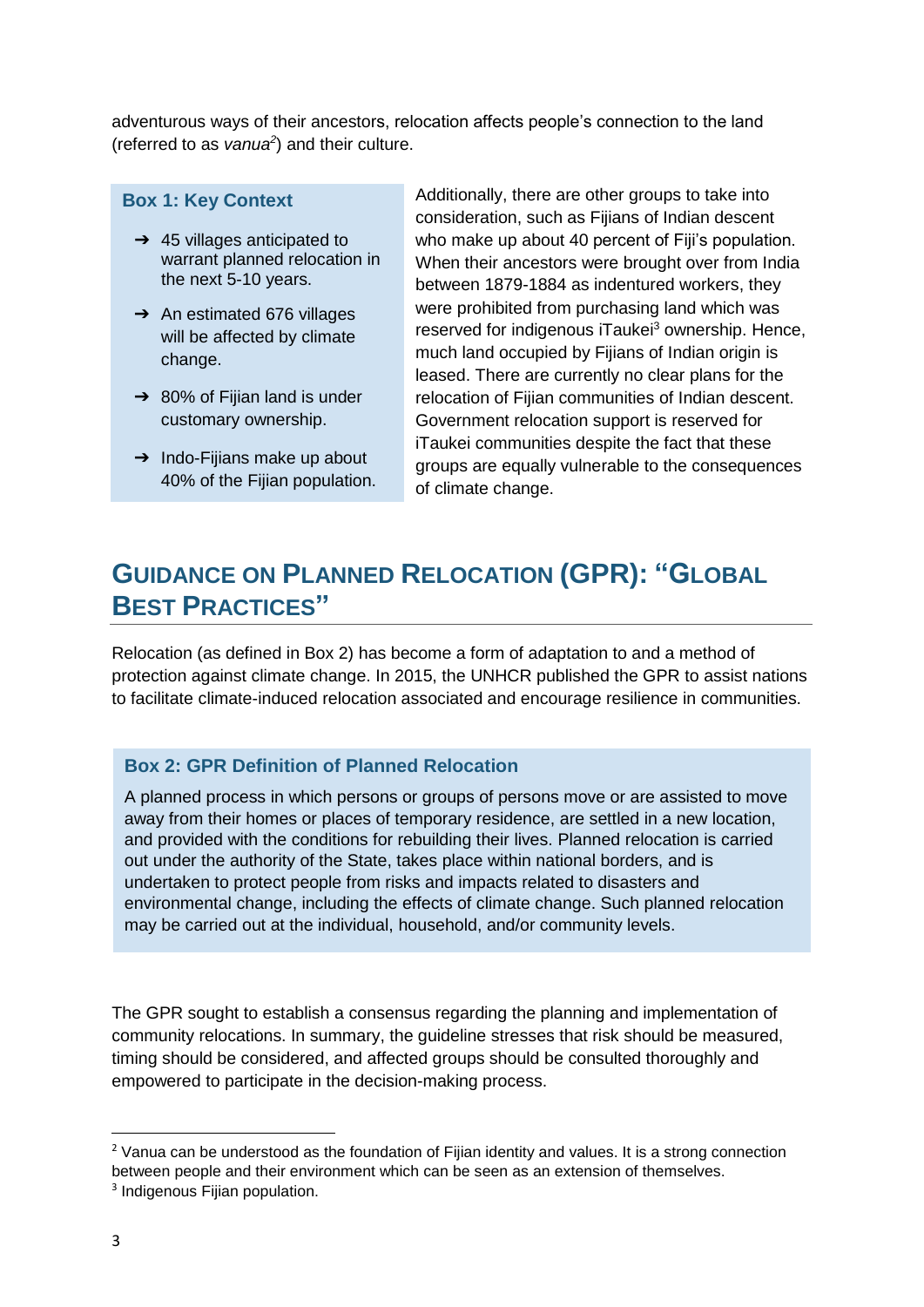The GPR presents a Western concept of risk. It includes a list of factors that determine risk thresholds that, if surpassed, indicate vulnerability and a need for relocation. The pieces of evidence required for a risk assessment can be found in the box below (Box 3). Risk reduction is considered the best protective strategy against the dangers posed by climate change; however, it is stressed to remain a last resort. Relocation should be avoided, and all other alternatives exhausted prior to this.



*Figure 2. Coastal community in eastern Viti Levu destroyed by Cyclone Winston* (Photo: A. Neef)

The GPR also highlights the importance of including local voices and consideration of community context through the practices of consultation and participation: listening to the opinions of impacted populations and inclusion of locals in decision making. This is an essential part of the GPR as it is vital to engage the affected community, ensuring that they are fully informed, and that cooperation is maximised.

#### **Box 3: GPR Evidence for Risk Thresholds**

a. Imminent danger to the community;

b. Repetitive loss of homes and infrastructure and past evacuations (that raise concerns about the utility of rebuilding or making heavy investments in the same location);

- c. Lack of adaptation options;
- d. Percentage of homes destroyed or damaged;
- e. Rate, profiles, and typology of movement out of risk-prone areas;

f. Socio-economic indicators pointing to impoverishment owing to growing inability to survive with traditional livelihoods;

- g. Scientific information regarding predicted sea-level rise, erosion, and flooding;
- h. Degradation of access to basic needs, (i.e. water, energy, food);
- i. Disrupted access to services (i.e. education, health care)

(UNHCR, 2014a, p. 21).

The subsequent recommendations from the 2015 Advisory Group on Climate Change and Human Mobility (AGCCHM) focused on the way planned relocation can build resilience. The aim of the AGCCHM is to reduce forced displacement of communities by encouraging states to act and come up with their own solutions to accommodate climate change. This makes people who have to relocate appear 'adaptable' and 'resilient' which is viewed positively and promoted as a display of empowerment. However, it hides those truly responsible for the changes in climate that have led to the consideration of relocation as a necessary response.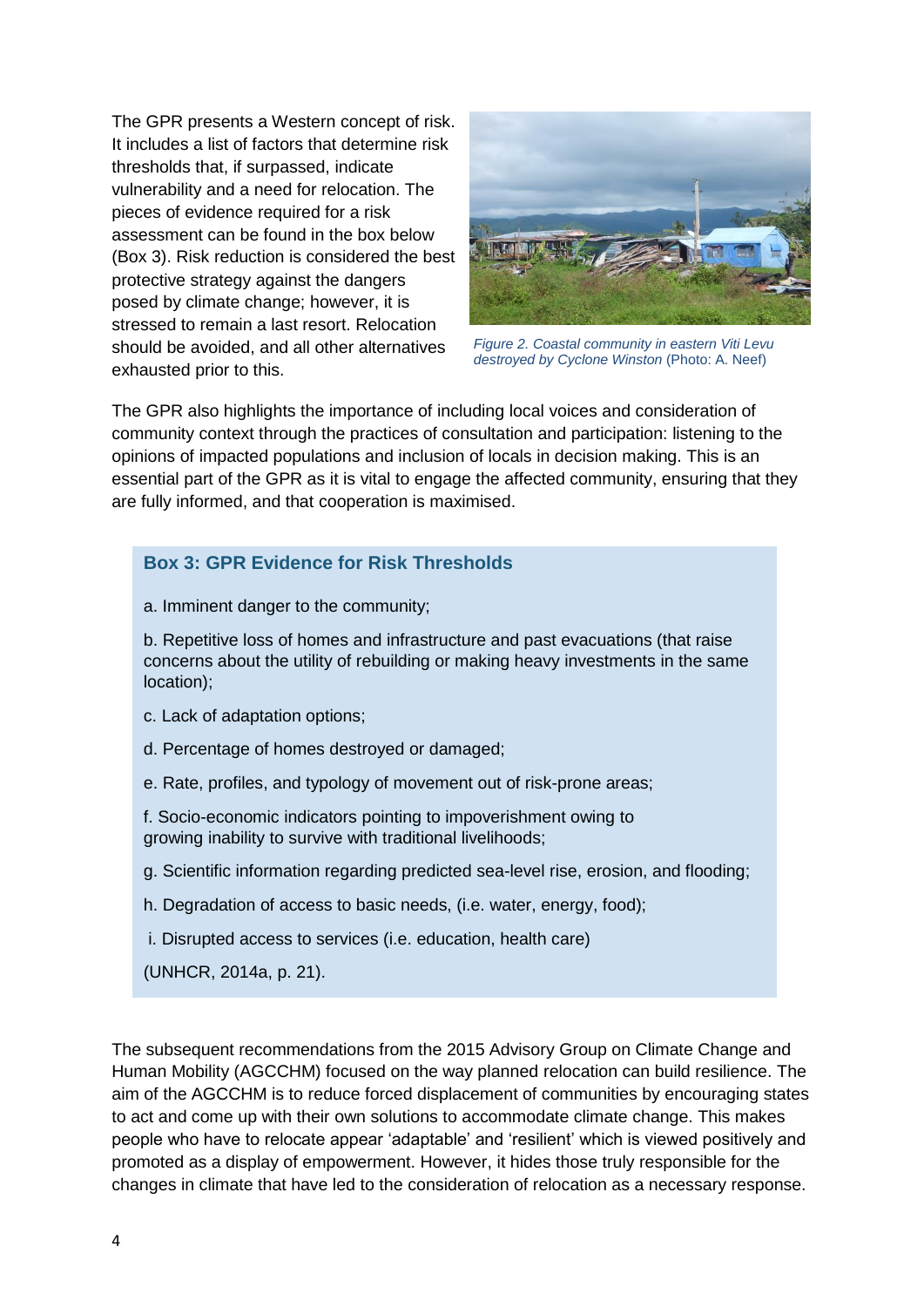## **LABELLING THE PROBLEM**

Interviews with several Fijian development practitioners explored the ways in which planned relocation is explained and rationalised in practice. They shared a difficulty in identifying planned relocation as adaptation. Defining it as such shifts responsibility to adapt to a problem they did not cause. Further, this language of planned relocation as an adaptation method, led by the EU and other major donors, reduces the accountability of major emitters in contributing to the effects of climate change. Interviews also questioned the way planned relocation has been proposed as a rational solution when it can actually cause more problems than it solves.

*Labeling planned relocation as a form of "adaptation" conceals the underlying accountability of the climate change impacts of rich, high emitting countries.*

- ➔ **Planned relocation shifts and conceals responsibility for adapting to climate change from major carbon emitters to those relocating.** Climate change is largely caused by major emitters in wealthy countries, and the effects are largely experienced in poorer countries.
- ➔ **Planned relocation is viewed as a development opportunity which obscures its many challenges.** It obscures the challenges of relocation in diverse contexts and the potential for harm even when relocation is "voluntary."
- ➔ **The voluntary nature of planned relocation is complex.** In order for relocation to be voluntary, there must be meaningful choice and support to stay. The risk of not relocating is defined by the Western scientific standards which are presented as objective fact without considering local knowledge, culture, and understanding of risk.

### **FIJI-SPECIFIC PROBLEMS WITH PLANNED RELOCATION**

The GPR is not tailored to the realities of climate change in Fiji. Since relocation as a solution to the effects of climate change is relatively new, the Fijian government has an opportunity to fine-tune the global best practices to the realities on the ground and to lead the international community.

Similar to the GPR, Fiji's National Adaptation Plan Framework explains that planned relocation is a last resort. Given the social, cultural, and land challenges of relocating villages, other adaptation strategies are prioritised. It is, however, important to raise questions about the ways in which risk is defined and participatory processes are involved in these decisions.

Planned relocation poses severe challenges and potential harms unique to each cultural, social, historical, and geographical context in Fiji. Without participation and meaningful choice, relocation can be a pretext for economic exploitation via land grabbing, social conflict, urbanisation, and overcrowding among other harmful outcomes.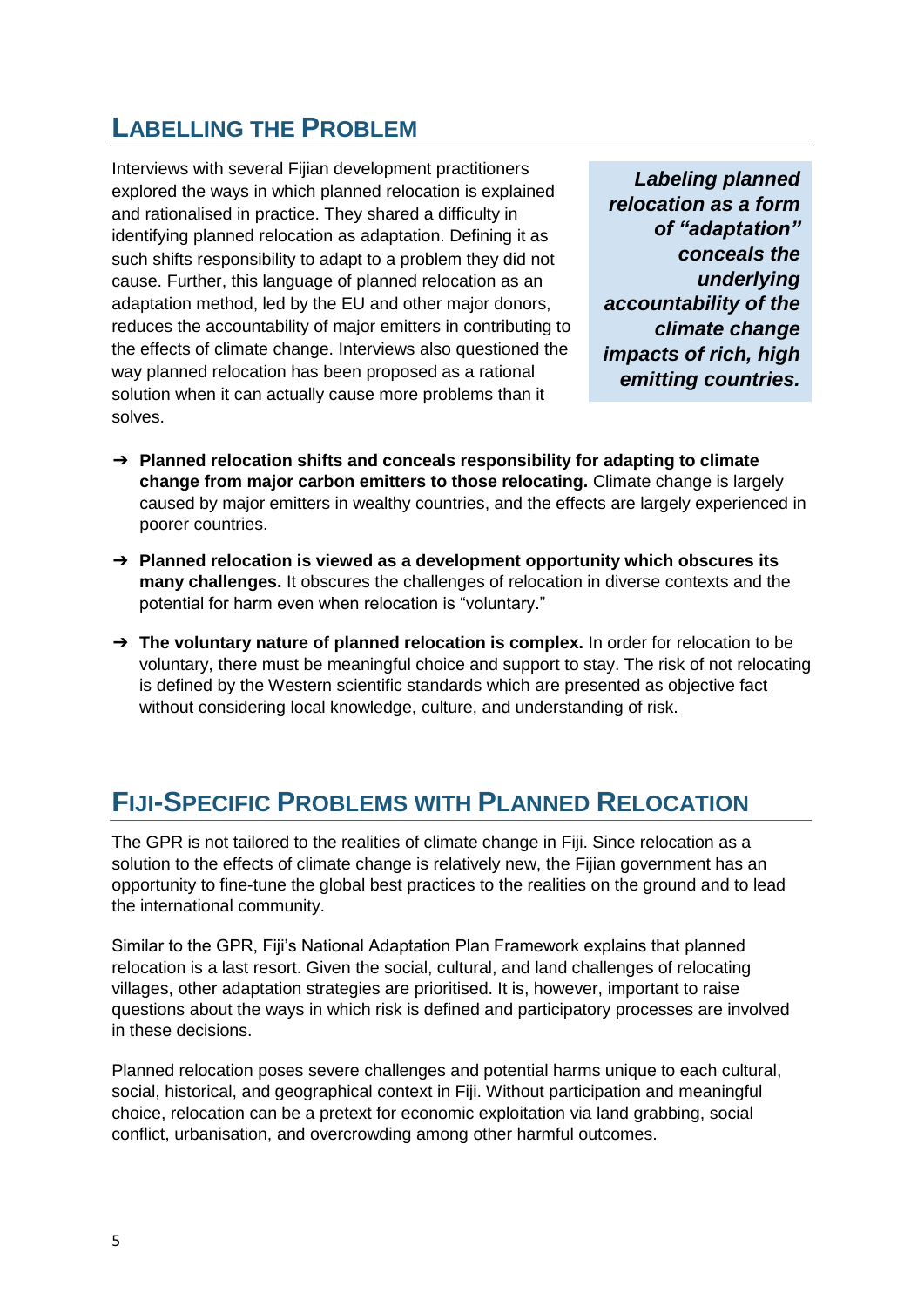#### **Box 4: Unintended Side-Effects of Relocation in Fiji: The Cases of Vunidogoloa and Etatoko**

In January 2014, Vunidogoloa village, located on Vanua Levu, became the first village to relocate, moving 2 kilometres inland due to the effects of climate change. The relocation took place within the *mataqali,* which circumvented the problems of land availability and ownership. Yet, a year after relocation the village's traditional healers had returned to the original site, because moving to the new site meant they lost their healing powers. This action demonstrates how the success of relocation depends not only on the ability to protect people from environmental hazards, but also on the ability to protect what is valued socially, culturally, and historically. Even in the midst of the great climate-related challenges, there was unwillingness to leave their homes which they have held for generations, land where their ancestors are buried.



*Figures* 3 & 4. *Etatoko resettlement community in Ba district* (Photos: A. Neef)

The community of Etatoko in Ba district, Viti Levu, was established after the small riverside village of Wavuwavu was entirely destroyed through severe riverbank erosion, with 17 homes lost during the 2012 floods. The lease on the land to a Fijian of Indian descent was cut short to accommodate the community at the new site. Seventeen houses were constructed, one for each home lost. The construction cost of FJD\$30,000 for each timber-framed, metal-clad and metal-roofed house was entirely provided through external aid. Etatoko residents now live at a site that is physically safer, but they miss their old location and retain a strong connection to Wavuwavu. The new site is seen as hot, shadeless and infertile, with difficult conditions for growing crops and home gardens. Other challenges are dislocation from where livelihoods are still derived, the burden of travel, and exposure to new hazards such as drought and cyclones (Neef et al., 2018).

Instead of viewing planned relocation as either positive or negative, it must be viewed through the lens of Fijian identity, belonging, and mobility. The 2009 Moana Declaration took a step in this direction by grounding climate change in faith and cultural values. It called for climate change work to explore alternative economic models with the faith-based values of justice, sustainability, and equity. With the rising need for planned relocation, it is essential to frame decision-making with Fijian values.

The GPR suggests that the social and cultural risks must be acknowledged throughout the process of planned relocations, but that can actually legitimise them as unavoidable consequences of physical protection. When there is no real alternative to relocating, the social and cultural risks are made out to be consequences that must be accepted. Instead, these social and cultural risks should be mitigated in policy and implementation. Given the potential impact of planned relocations, there is a greater need for critical questions than there is for guidelines for practitioners.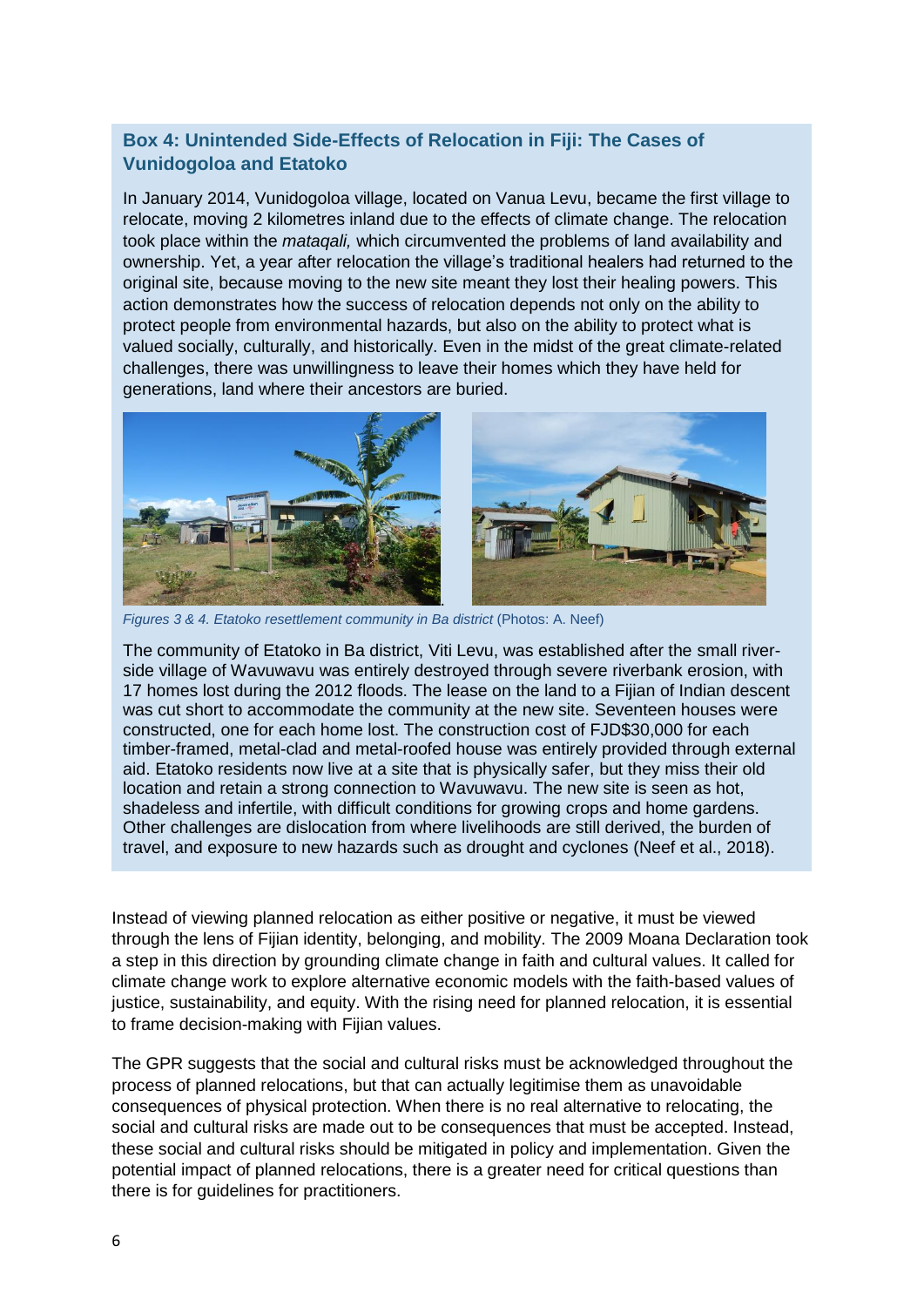## **CHALLENGES OF RELOCATION IN FIJI**

- ➔ **Recognising the value of** *vanua***, culture and identity.** Successful relocation in Fiji will largely depend on understanding how Fijians value their land, the relationships and identities associated with the *vanua*. The land is seen as an extension of Fijians; thus, relocation constitutes material, physical, spiritual, and cultural upheaval. Although relocation can save lives, it can come at the cost of degradation of culture and identity.
- ➔ **Lack of knowledge on climate change.** Local communities often lack accurate information about the risks, adverse impacts and vulnerabilities associated with climate change. Many people utilise faith-based rationale to make sense of observed climatic shifts and their impacts as they are typically unaware of science-based knowledge on climate change.
- ➔ **Land-based tensions surrounding relocation.** There are concerns regarding the availability of suitable land for relocation and that community relocation might contribute further tensions over land ownership in Fiji. With an increasing number of communities being identified to require relocation, the issue of land and its accessibility will raise questions around who will be able to relocate and how relocation might be negotiated between communities and *mataqalis*<sup>4</sup> in a way that both safeguards indigenous rights and prevents further conflicts over land ownership.
- ➔ **The threat of forced displacement for Indo-Fijian communities.** Planned relocation of iTaukei communities away from the coast to inland areas may create additional insecurities for Indo-Fijian settlements who rely on leasing of indigenous land for their livelihood. As the demand for relocation and resettlement of coastal iTaukei communities grows and land leases begin to expire, Indo-Fijian groups may face more difficulties in securing legal land use rights and releasing of land from the iTaukei Land Trust Board. The planned relocation of iTaukei communities, in an effort to prevent their forced displacement, may lead to an increased threat of forced displacement among Indo-Fijian communities.
- ➔ **Relocation pathways for Indo-Fijian settlements.** Although Fijian communities of Indian descent are just as likely to be affected by climate change, they currently do not have access to the same pathways to request relocation as iTaukei communities do. The creation of a nationalistic Fijian identity may somewhat help to resolve the racerelated dimension of land-based tensions in Fiji and could enable iTaukei communities to freely move between the land of different *mataqalis*. This is, however, unlikely to have the same effect for the Fijian population of Indian descent.
- ➔ **Environmental and social urban pressures.** Climate-induced migration is also leading to increasing pressure on limited urban resources and infrastructure. Urban squatter settlements have expanded as rural and coastal families move to urban centres to seek alternative livelihoods due to arable land degradation and climate change resultant displacement.

**<sup>.</sup>** <sup>4</sup> A Fijian clan or landowning unit.